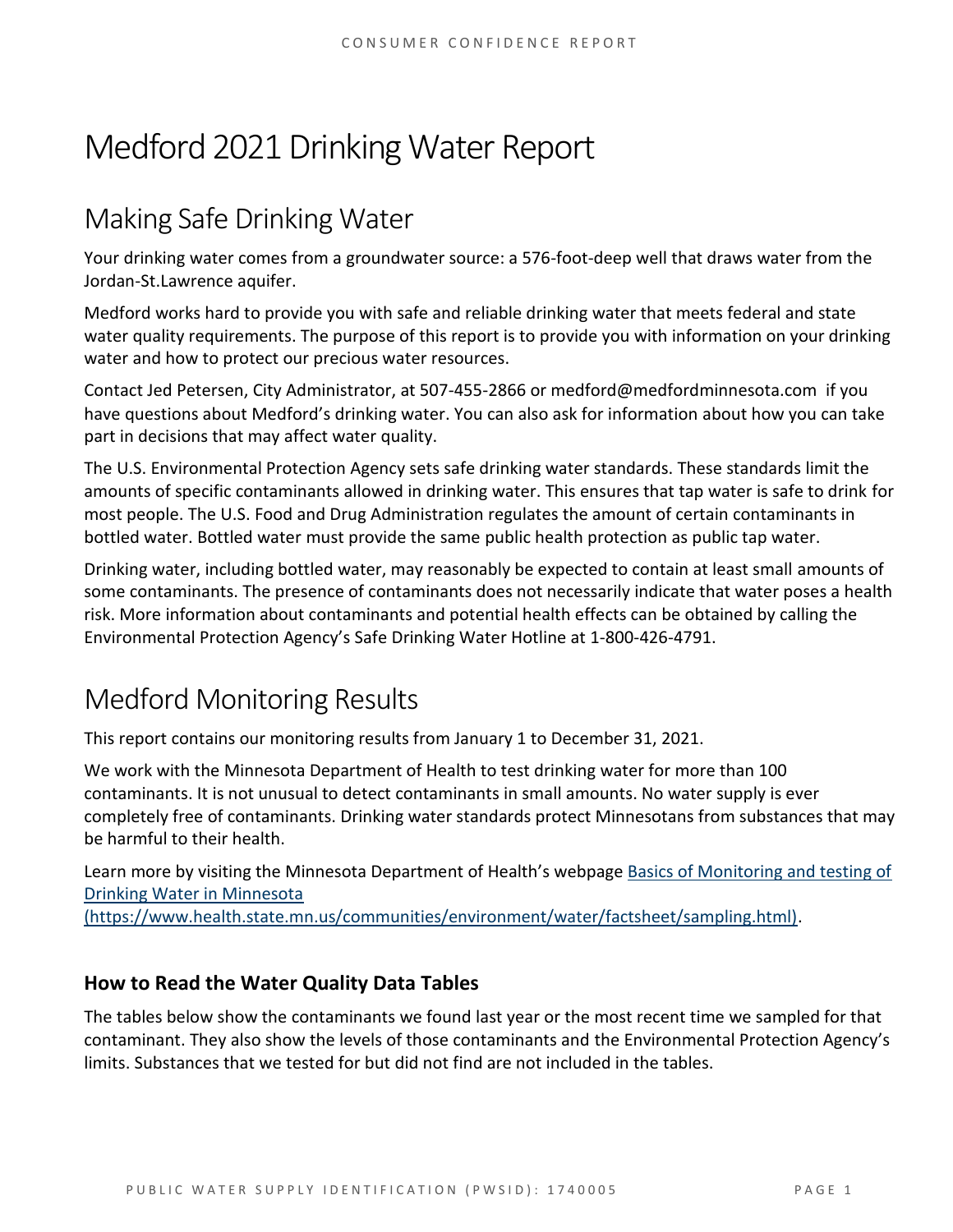We sample for some contaminants less than once a year because their levels in water are not expected to change from year to year. If we found any of these contaminants the last time we sampled for them, we included them in the tables below with the detection date.

We may have done additional monitoring for contaminants that are not included in the Safe Drinking Water Act. To request a copy of these results, call the Minnesota Department of Health at 651-201-4700 between 8:00 a.m. and 4:30 p.m., Monday through Friday.

Some contaminants are monitored regularly throughout the year, and rolling (or moving) annual averages are used to manage compliance. Because of this averaging, there are times where the Range of Detected Test Results for the calendar year is lower than the Highest Average or Highest Single Test Result, because it occurred in the previous calendar year.

#### **Definitions**

- **AL (Action Level)**: The concentration of a contaminant which, if exceeded, triggers treatment or other requirements which a water system must follow.
- **EPA:** Environmental Protection Agency
- **MCL (Maximum contaminant level)**: The highest level of a contaminant that is allowed in drinking water. MCLs are set as close to the MCLGs as feasible using the best available treatment technology.
- **MCLG (Maximum contaminant level goal)**: The level of a contaminant in drinking water below which there is no known or expected risk to health. MCLGs allow for a margin of safety.
- **MRDL (Maximum residual disinfectant level):** The highest level of a disinfectant allowed in drinking water. There is convincing evidence that addition of a disinfectant is necessary for control of microbial contaminants.
- **MRDLG (Maximum residual disinfectant level goal)**: The level of a drinking water disinfectant below which there is no known or expected risk to health. MRDLGs do not reflect the benefits of the use of disinfectants to control microbial contaminants.
- **N/A (Not applicable)**: Does not apply.
- **pCi/l (picocuries per liter)**: A measure of radioactivity.
- **ppb (parts per billion)**: One part per billion in water is like one drop in one billion drops of water, or about one drop in a swimming pool. ppb is the same as micrograms per liter (μg/l).
- **ppm (parts per million)**: One part per million is like one drop in one million drops of water, or about one cup in a swimming pool. ppm is the same as milligrams per liter (mg/l).
- **PWSID**: Public water system identification.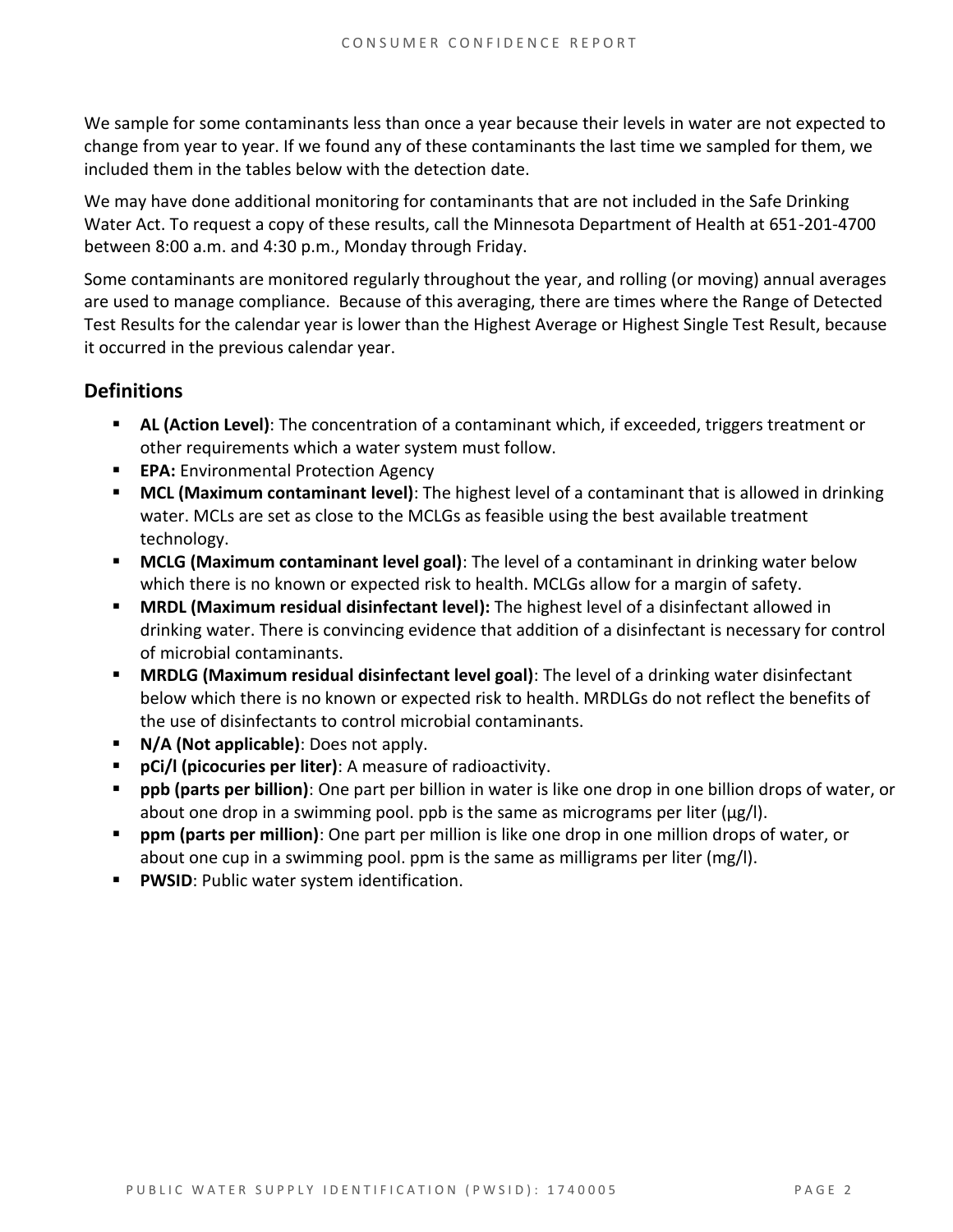### **Monitoring Results – Regulated Substances**

**INORGANIC & ORGANIC CONTAMINANTS – Tested in drinking water.**

| LEAD AND COPPER - Tested at customer taps.                   |                                         |                                           |                                                   |                                                                             |                  |                                        |
|--------------------------------------------------------------|-----------------------------------------|-------------------------------------------|---------------------------------------------------|-----------------------------------------------------------------------------|------------------|----------------------------------------|
| <b>Contaminant</b> (Date, if<br>sampled in previous<br>year) | EPA's<br><b>Ideal</b><br>Goal<br>(MCLG) | EPA's<br><b>Action</b><br>Level           | 90% of<br><b>Results Were</b><br><b>Less Than</b> | <b>Number</b><br><b>of</b><br><b>Homes</b><br>with<br>High<br><b>Levels</b> | <b>Violation</b> | <b>Typical Sources</b>                 |
| Lead (07/23/20)                                              | 0 ppb                                   | 90% of<br>homes<br>less than<br>15 ppb    | $1.3$ ppb                                         | 0 out of<br>10                                                              | NO               | Corrosion of<br>household<br>plumbing. |
| Copper (07/23/20)                                            | 0 ppm                                   | 90% of<br>homes<br>less than<br>$1.3$ ppm | 1.06 ppm                                          | 0 out of<br>10                                                              | NO.              | Corrosion of<br>household<br>plumbing. |

| <u>INURGANIC &amp; URGANIC CUNTAMINANTS – TESTED IN OMNING WATER.</u> |                                         |                         |                                                                                    |                                                    |                  |                                                                                                          |
|-----------------------------------------------------------------------|-----------------------------------------|-------------------------|------------------------------------------------------------------------------------|----------------------------------------------------|------------------|----------------------------------------------------------------------------------------------------------|
| <b>Contaminant</b><br>(Date, if sampled<br>in previous year)          | EPA's<br><b>Ideal</b><br>Goal<br>(MCLG) | EPA's<br>Limit<br>(MCL) | <b>Highest</b><br><b>Average or</b><br><b>Highest Single</b><br><b>Test Result</b> | Range of<br><b>Detected</b><br><b>Test Results</b> | <b>Violation</b> | <b>Typical Sources</b>                                                                                   |
| <b>Combined Radium</b>                                                | $0$ pCi/l                               | 5.4<br>pCi/l            | $2.5$ pCi/l                                                                        | N/A                                                | <b>NO</b>        | Erosion of natural<br>deposits.                                                                          |
| <b>Nitrate</b>                                                        | 10 ppm                                  | 10.4<br>ppm             | $0.71$ ppm                                                                         | $0.56 - 0.71$<br>ppm                               | <b>NO</b>        | Runoff from fertilizer<br>use; Leaching from<br>septic tanks, sewage;<br>Erosion of natural<br>deposits. |
| <b>Barium</b>                                                         | 2 ppm                                   | 2 ppm                   | $0.05$ ppm                                                                         | N/A                                                | <b>NO</b>        | Discharge of drilling<br>wastes; Discharge<br>from metal refineries;<br>Erosion of natural<br>deposit.   |
| <b>Gross Alpha</b>                                                    | $0$ pCi/l                               | 15.4<br>pCi/l           | $3.9$ pCi/l                                                                        | N/A                                                | <b>NO</b>        | Erosion of natural<br>deposits.                                                                          |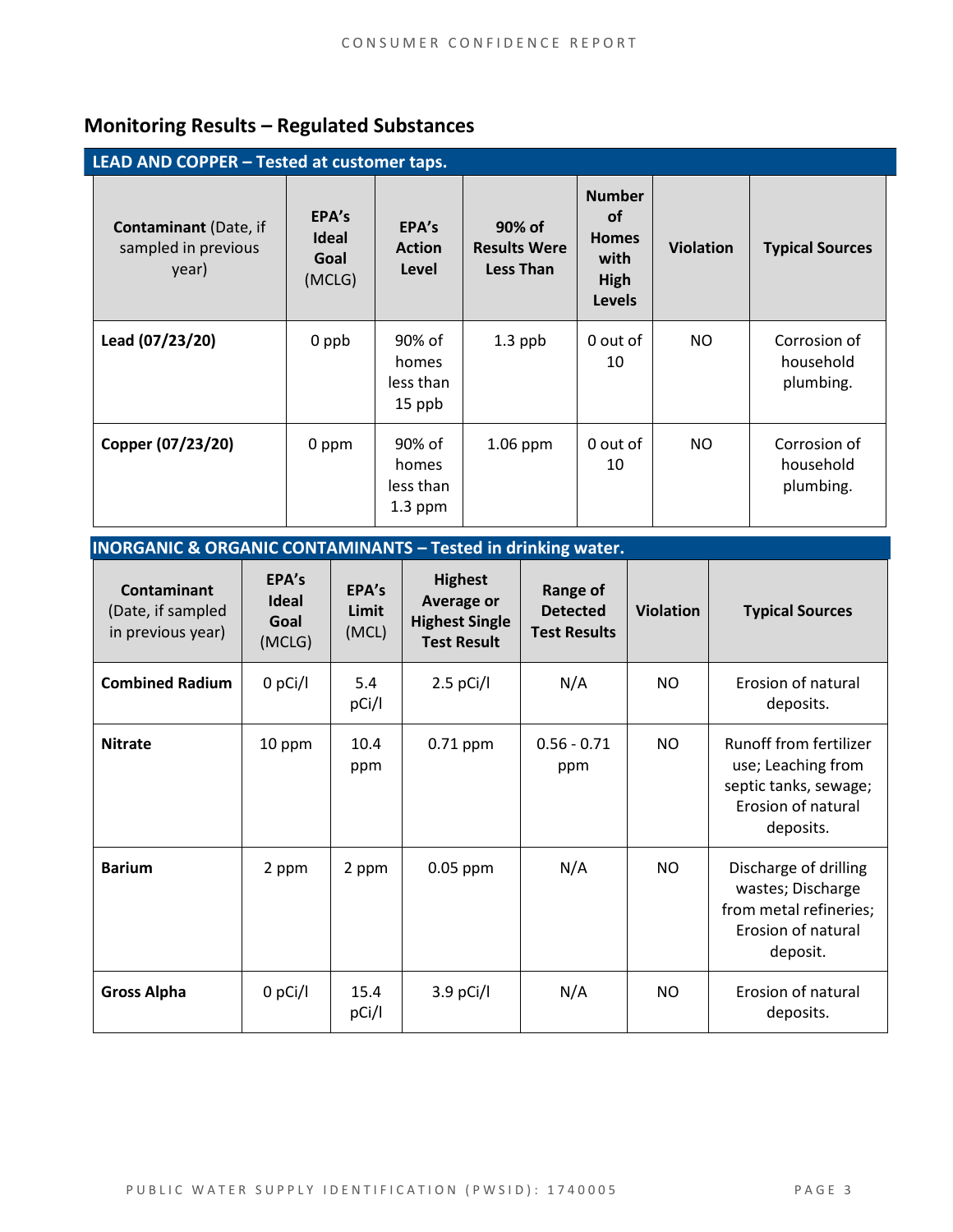| <b>CONTAMINANTS RELATED TO DISINFECTION - Tested in drinking water.</b> |                                               |                                    |                                                                                              |                                                    |                  |                                                  |  |
|-------------------------------------------------------------------------|-----------------------------------------------|------------------------------------|----------------------------------------------------------------------------------------------|----------------------------------------------------|------------------|--------------------------------------------------|--|
| Substance (Date, if<br>sampled in previous<br>year)                     | <b>EPA's Ideal</b><br>Goal (MCLG<br>or MRDLG) | EPA's<br>Limit<br>(MCL or<br>MRDL) | <b>Highest</b><br><b>Average or</b><br><b>Highest</b><br><b>Single Test</b><br><b>Result</b> | Range of<br><b>Detected</b><br><b>Test Results</b> | <b>Violation</b> | <b>Typical Sources</b>                           |  |
| <b>Total</b><br><b>Trihalomethanes</b><br>(TTHMs)                       | N/A                                           | 80 ppb                             | 8.2 ppb                                                                                      | $7.40 - 8.20$<br>ppb                               | NO.              | By-product of<br>drinking water<br>disinfection. |  |
| <b>Total Haloacetic</b><br>Acids (HAA)                                  | N/A                                           | 60 ppb                             | $5.2$ ppb                                                                                    | N/A                                                | NO.              | By-product of<br>drinking water<br>disinfection. |  |
| <b>Total Chlorine</b>                                                   | $4.0$ ppm                                     | $4.0$ ppm                          | $0.5$ ppm                                                                                    | $0.10 - 0.79$<br>ppm                               | NO.              | Water additive<br>used to control<br>microbes.   |  |

Total HAA refers to HAA5

| <b>OTHER SUBSTANCES - Tested in drinking water.</b> |                                      |                         |                                                                                    |                                                    |                  |                                                                               |  |
|-----------------------------------------------------|--------------------------------------|-------------------------|------------------------------------------------------------------------------------|----------------------------------------------------|------------------|-------------------------------------------------------------------------------|--|
| Substance (Date,<br>if sampled in<br>previous year) | EPA's<br><b>Ideal Goal</b><br>(MCLG) | EPA's<br>Limit<br>(MCL) | <b>Highest</b><br><b>Average or</b><br><b>Highest Single</b><br><b>Test Result</b> | Range of<br><b>Detected</b><br><b>Test Results</b> | <b>Violation</b> | <b>Typical Sources</b>                                                        |  |
| <b>Fluoride</b>                                     | $4.0$ ppm                            | $4.0$ ppm               | $0.61$ ppm                                                                         | $0.59 - 0.64$<br>ppm                               | NO.              | Erosion of natural<br>deposits; Water<br>additive to promote<br>strong teeth. |  |

#### **Potential Health Effects and Corrective Actions (If Applicable)**

Fluoride: If your drinking water fluoride levels are below the optimal concentration range of 0.5 to 0.9 ppm, please talk with your dentist about how you can protect your teeth and your family's teeth from tooth decay and cavities. For more information, visit: MDH Drinking Water Fluoridation

(https://www.health.state.mn.us/communities/environment/water/com/fluoride.html). Fluoride is nature's cavity fighter, with small amounts present naturally in many drinking water sources. There is an overwhelming weight of credible, peer-reviewed, scientific evidence that fluoridation reduces tooth decay and cavities in children and adults, even when there is availability of fluoride from other sources, such as fluoride toothpaste and mouth rinses. Since studies show that optimal fluoride levels in drinking water benefit public health, municipal community water systems adjust the level of fluoride in the water to an optimal concentration between 0.5 to 0.9 parts per million (ppm) to protect your teeth. Fluoride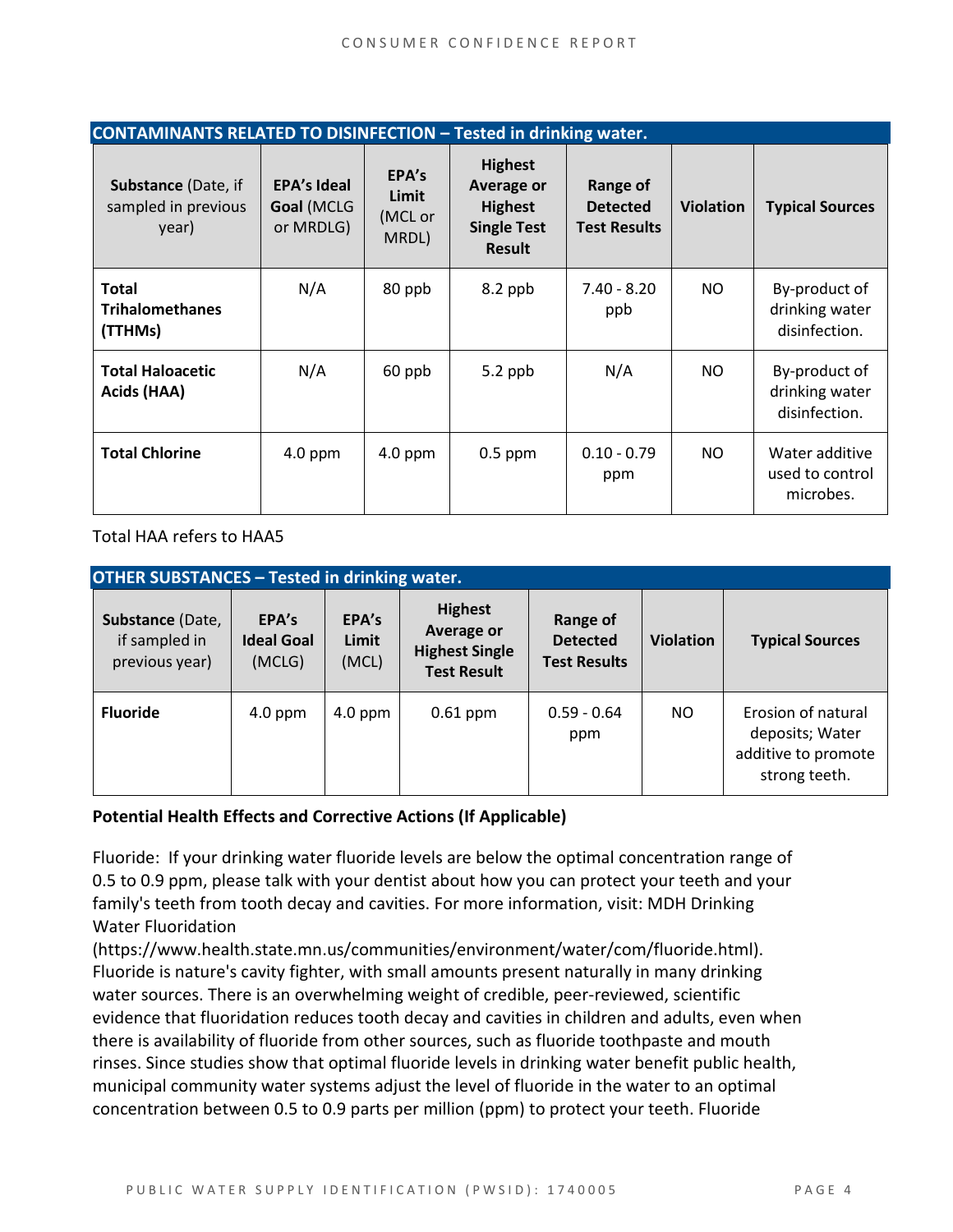levels below 2.0 ppm are not expected to increase the risk of a cosmetic condition known as enamel fluorosis.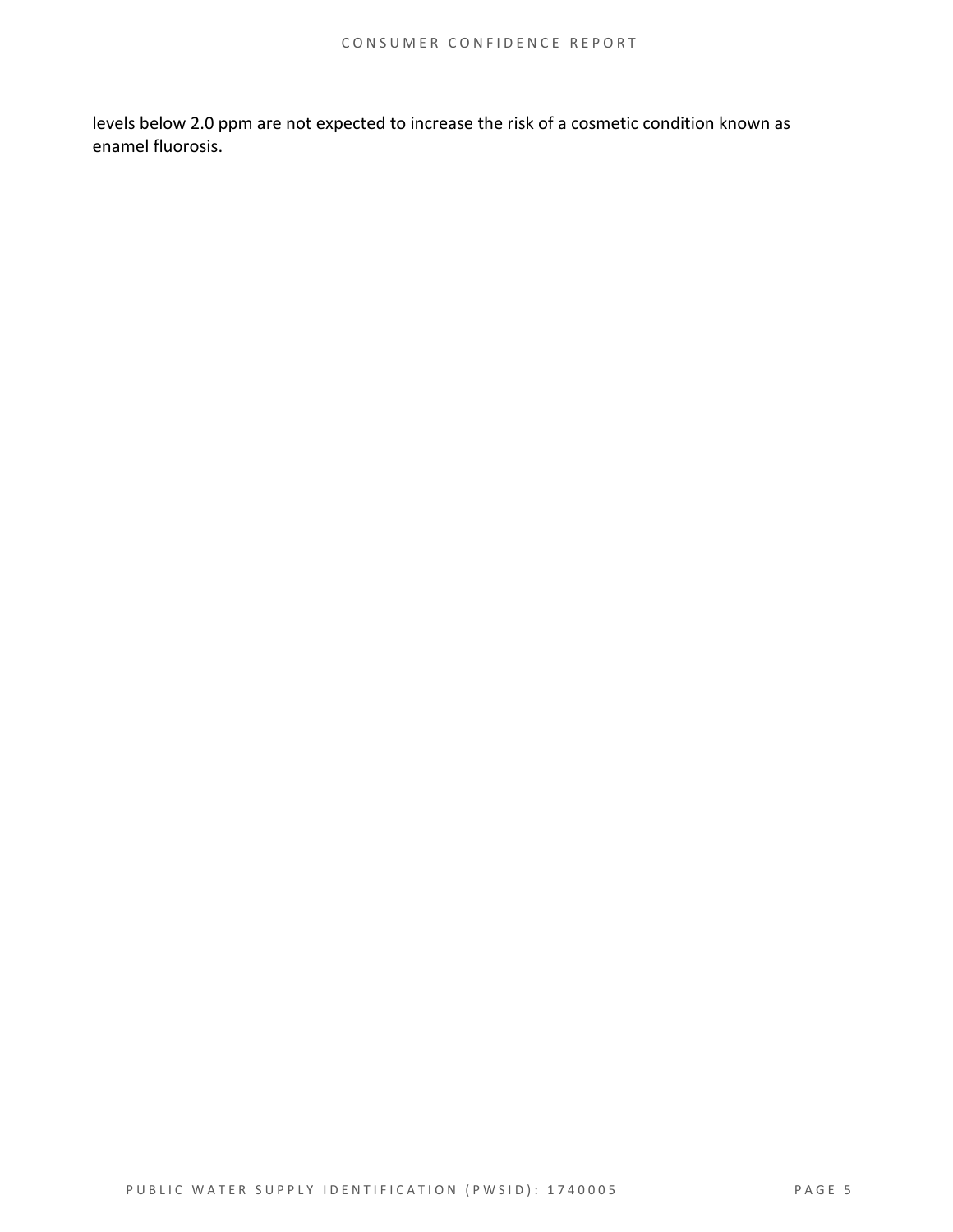#### **Monitoring Results – Unregulated Substances**

In addition to testing drinking water for contaminants regulated under the Safe Drinking Water Act, we sometimes also monitor for contaminants that are not regulated. Unregulated contaminants do not have legal limits for drinking water.

Detection alone of a regulated or unregulated contaminant should not cause concern. The meaning of a detection should be determined considering current health effects information. We are often still learning about the health effects, so this information can change over time.

The following table shows the unregulated contaminants we detected last year, as well as human-health based guidance values for comparison, where available. The comparison values are based only on potential health impacts and do not consider our ability to measure contaminants at very low concentrations or the cost and technology of prevention and/or treatment. They may be set at levels that are costly, challenging, or impossible for water systems to meet (for example, large-scale treatment technology may not exist for a given contaminant).

A person drinking water with a contaminant at or below the comparison value would be at little or no risk for harmful health effects. If the level of a contaminant is above the comparison value, people of a certain age or with special health conditions - like a fetus, infants, children, elderly, and people with impaired immunity – may need to take extra precautions. Because these contaminants are unregulated, EPA and MDH require no particular action based on detection of an unregulated contaminant. We are notifying you of the unregulated contaminants we have detected as a public education opportunity.

More information is available on MDH's A-Z List of Contaminants in Water [\(https://www.health.state.mn.us/communities/environment/water/contaminants/index.html\)](https://www.health.state.mn.us/communities/environment/water/contaminants/index.html) and Fourth [Unregulated Contaminant Monitoring Rule \(UCMR 4\)](https://www.health.state.mn.us/communities/environment/water/com/ucmr4.html)  [\(https://www.health.state.mn.us/communities/environment/water/com/ucmr4.html\).](https://www.health.state.mn.us/communities/environment/water/com/ucmr4.html)

| <b>UNREGULATED CONTAMINANTS - Tested in drinking water.</b> |                         |                                                                          |                                                 |  |  |  |  |
|-------------------------------------------------------------|-------------------------|--------------------------------------------------------------------------|-------------------------------------------------|--|--|--|--|
| <b>Contaminant</b>                                          | <b>Comparison Value</b> | <b>Highest Average Result</b><br>or Highest Single Test<br><b>Result</b> | <b>Range of Detected Test</b><br><b>Results</b> |  |  |  |  |
| <b>Sulfate</b>                                              | 500 ppm                 |                                                                          | N/A                                             |  |  |  |  |
| Sodium*                                                     | 20 ppm                  | 26.4 ppm                                                                 | N/A                                             |  |  |  |  |

\*Note that home water softening can increase the level of sodium in your water.

#### **Some People Are More Vulnerable to Contaminants in Drinking Water**

Some people may be more vulnerable to contaminants in drinking water than the general population. Immuno-compromised persons such as persons with cancer undergoing chemotherapy, persons who have undergone organ transplants, people with HIV/AIDS or other immune system disorders, some elderly, and infants can be particularly at risk from infections. The developing fetus and therefore pregnant women may also be more vulnerable to contaminants in drinking water. These people or their caregivers should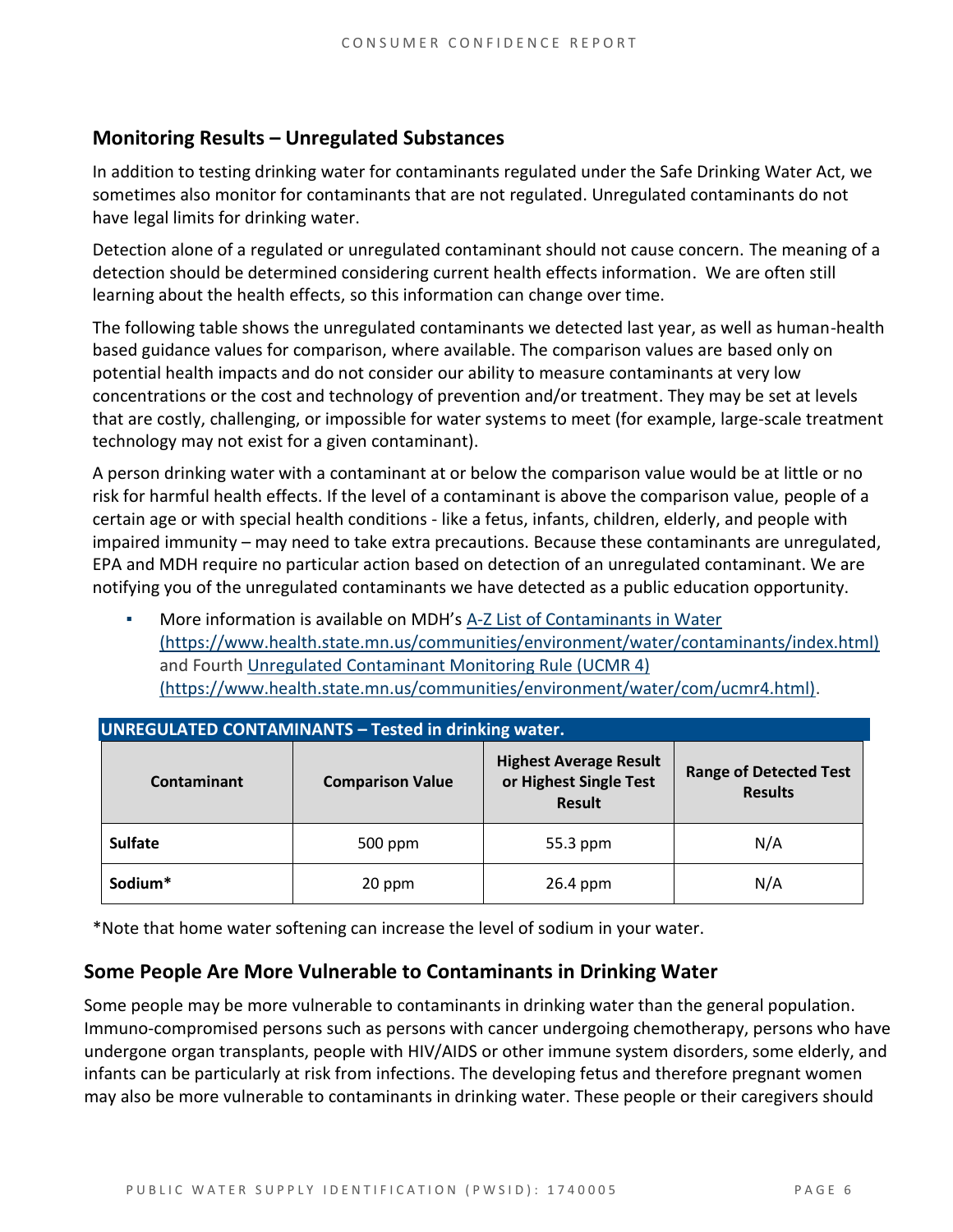seek advice about drinking water from their health care providers. EPA/Centers for Disease Control (CDC) guidelines on appropriate means to lessen the risk of infection by *Cryptosporidium* and other microbial contaminants are available from the Safe Drinking Water Hotline at 1-800-426-4791.

### Learn More about Your Drinking Water

#### **Drinking Water Sources**

Minnesota's primary drinking water sources are groundwater and surface water. Groundwater is the water found in aquifers beneath the surface of the land. Groundwater supplies 75 percent of Minnesota's drinking water. Surface water is the water in lakes, rivers, and streams above the surface of the land. Surface water supplies 25 percent of Minnesota's drinking water.

Contaminants can get in drinking water sources from the natural environment and from people's daily activities. There are five main types of contaminants in drinking water sources.

- **Microbial contaminants,** such as viruses, bacteria, and parasites. Sources include sewage treatment plants, septic systems, agricultural livestock operations, pets, and wildlife.
- **Inorganic contaminants** include salts and metals from natural sources (e.g. rock and soil), oil and gas production, mining and farming operations, urban stormwater runoff, and wastewater discharges.
- **Pesticides and herbicides** are chemicals used to reduce or kill unwanted plants and pests. Sources include agriculture, urban stormwater runoff, and commercial and residential properties.
- **Organic chemical contaminants** include synthetic and volatile organic compounds. Sources include industrial processes and petroleum production, gas stations, urban stormwater runoff, and septic systems.
- **Radioactive contaminants** such as radium, thorium, and uranium isotopes come from natural sources (e.g. radon gas from soils and rock), mining operations, and oil and gas production.

The Minnesota Department of Health provides information about your drinking water source(s) in a source water assessment, including:

- How Medford is protecting your drinking water source(s);
- Nearby threats to your drinking water sources;
- How easily water and pollution can move from the surface of the land into drinking water sources, based on natural geology and the way wells are constructed.

Find your source water assessment at Source Water Assessments [\(https://www.health.state.mn.us/communities/environment/water/swp/swa\)](https://www.health.state.mn.us/communities/environment/water/swp/swa) or call 651-201-4700 between 8:00 a.m. and 4:30 p.m., Monday through Friday.

#### **Lead in Drinking Water**

You may be in contact with lead through paint, water, dust, soil, food, hobbies, or your job. Coming in contact with lead can cause serious health problems for everyone. There is no safe level of lead. Babies, children under six years, and pregnant women are at the highest risk.